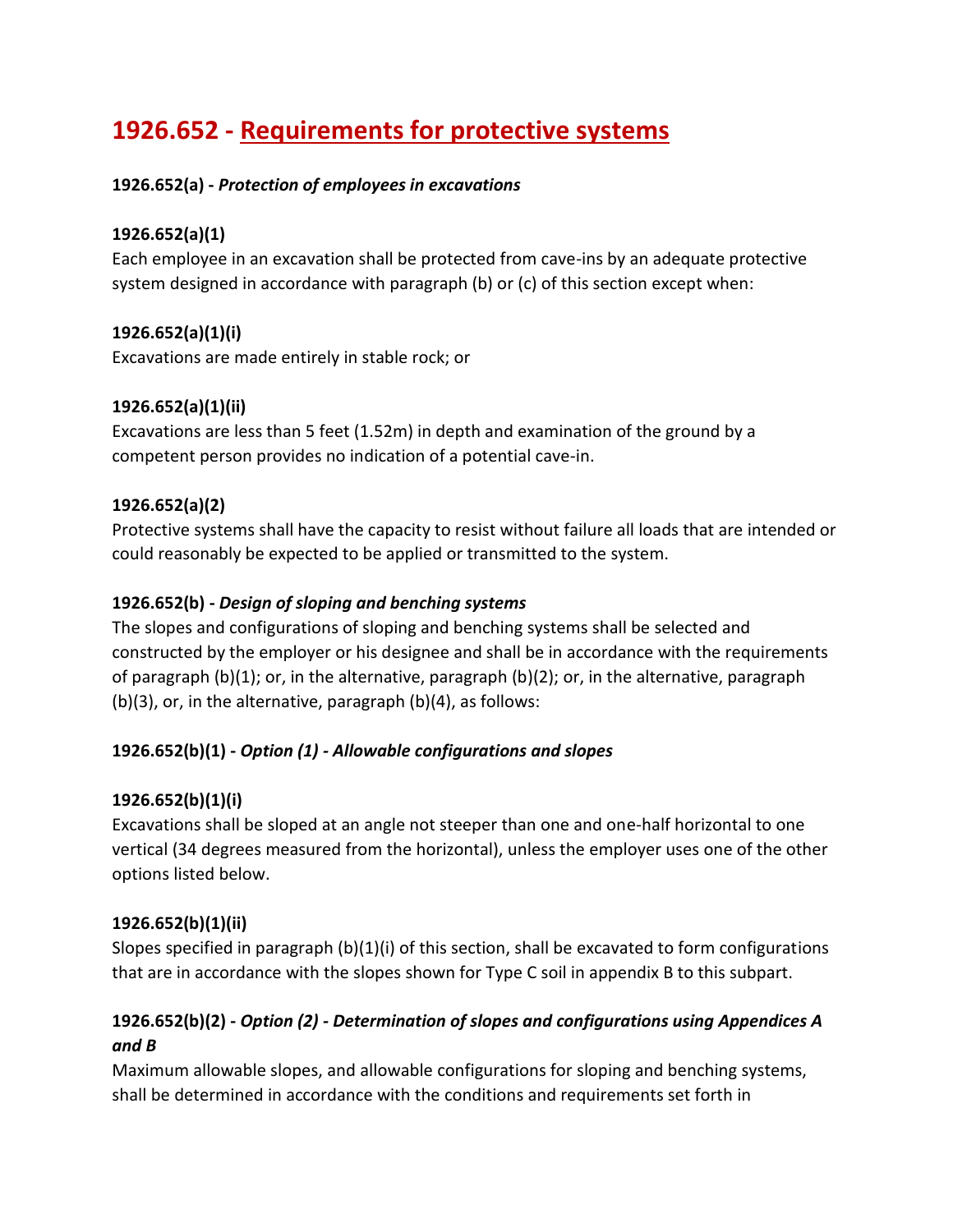appendices A and B to this subpart.

## **1926.652(b)(3) -** *Option (3) - Designs using other tabulated data*

#### **1926.652(b)(3)(i)**

Designs of sloping or benching systems shall be selected from and be in accordance with tabulated data, such as tables and charts.

## **1926.652(b)(3)(iii)**

At least one copy of the tabulated data which identifies the registered professional engineer who approved the data, shall be maintained at the jobsite during construction of the protective system. After that time the data may be stored off the jobsite, but a copy of the data shall be made available to the Secretary upon request.

#### **1926.652(b)(3)(ii)**

The tabulated data shall be in written form and shall include all of the following:

#### **1926.652(b)(3)(ii)(A)**

Identification of the parameters that affect the selection of a sloping or benching system drawn from such data;

#### **1926.652(b)(3)(ii)(B)**

Identification of the limits of use of the data, to include the magnitude and configuration of slopes determined to be safe;

#### **1926.652(b)(3)(ii)(C)**

Explanatory information as may be necessary to aid the user in making a correct selection of a protective system from the data.

#### **1926.652(b)(4) -** *Option (4) - Design by a registered professional engineer*

## **1926.652(b)(4)(i)**

Sloping and benching systems not utilizing Option (1) or Option (2) or Option (3) under paragraph (b) of this section shall be approved by a registered professional engineer.

#### **1926.652(b)(4)(iii)**

At least one copy of the design shall be maintained at the jobsite while the slope is being constructed. After that time the design need not be at the jobsite, but a copy shall be made available to the Secretary upon request.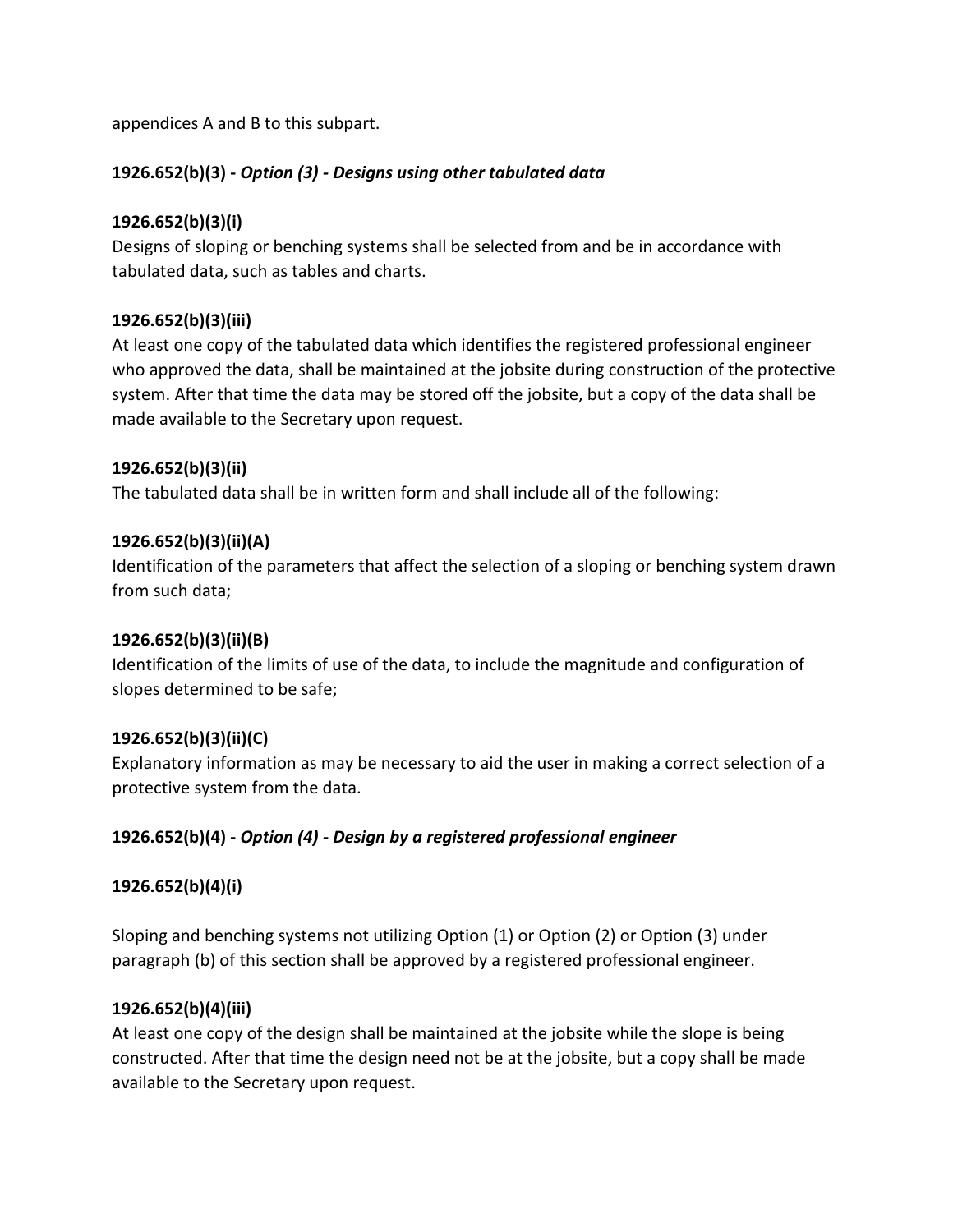## **1926.652(b)(4)(ii)**

Designs shall be in written form and shall include at least the following:

## **1926.652(b)(4)(ii)(A)**

The magnitude of the slopes that were determined to be safe for the particular project;

# **1926.652(b)(4)(ii)(B)**

The configurations that were determined to be safe for the particular project; and

# **1926.652(b)(4)(ii)(C)**

The identity of the registered professional engineer approving the design.

# **1926.652(c) -** *Design of support systems, shield systems, and other protective systems*

Designs of support systems shield systems, and other protective systems shall be selected and constructed by the employer or his designee and shall be in accordance with the requirements of paragraph  $(c)(1)$ ; or, in the alternative, paragraph  $(c)(2)$ ; or, in the alternative, paragraph  $(c)(3)$ ; or, in the alternative, paragraph  $(c)(4)$  as follows:

# **1926.652(c)(1) -** *Option (1) - Designs using appendices A, C and D*

Designs for timber shoring in trenches shall be determined in accordance with the conditions and requirements set forth in appendices A and C to this subpart. Designs for aluminum hydraulic shoring shall be in accordance with paragraph (c)(2) of this section, but if manufacturer's tabulated data cannot be utilized, designs shall be in accordance with appendix D.

# **1926.652(c)(2) -** *Option (2) - Designs Using Manufacturer's Tabulated Data*

# **1926.652(c)(2)(i)**

Design of support systems, shield systems, or other protective systems that are drawn from manufacturer's tabulated data shall be in accordance with all specifications, recommendations, and limitations issued or made by the manufacturer.

# **1926.652(c)(2)(iii)**

Manufacturer's specifications, recommendations, and limitations, and manufacturer's approval to deviate from the specifications, recommendations, and limitations shall be in written form at the jobsite during construction of the protective system. After that time this data may be stored off the jobsite, but a copy shall be made available to the Secretary upon request.

# **1926.652(c)(2)(ii)**

Deviation from the specifications, recommendations, and limitations issued or made by the manufacturer shall only be allowed after the manufacturer issues specific written approval.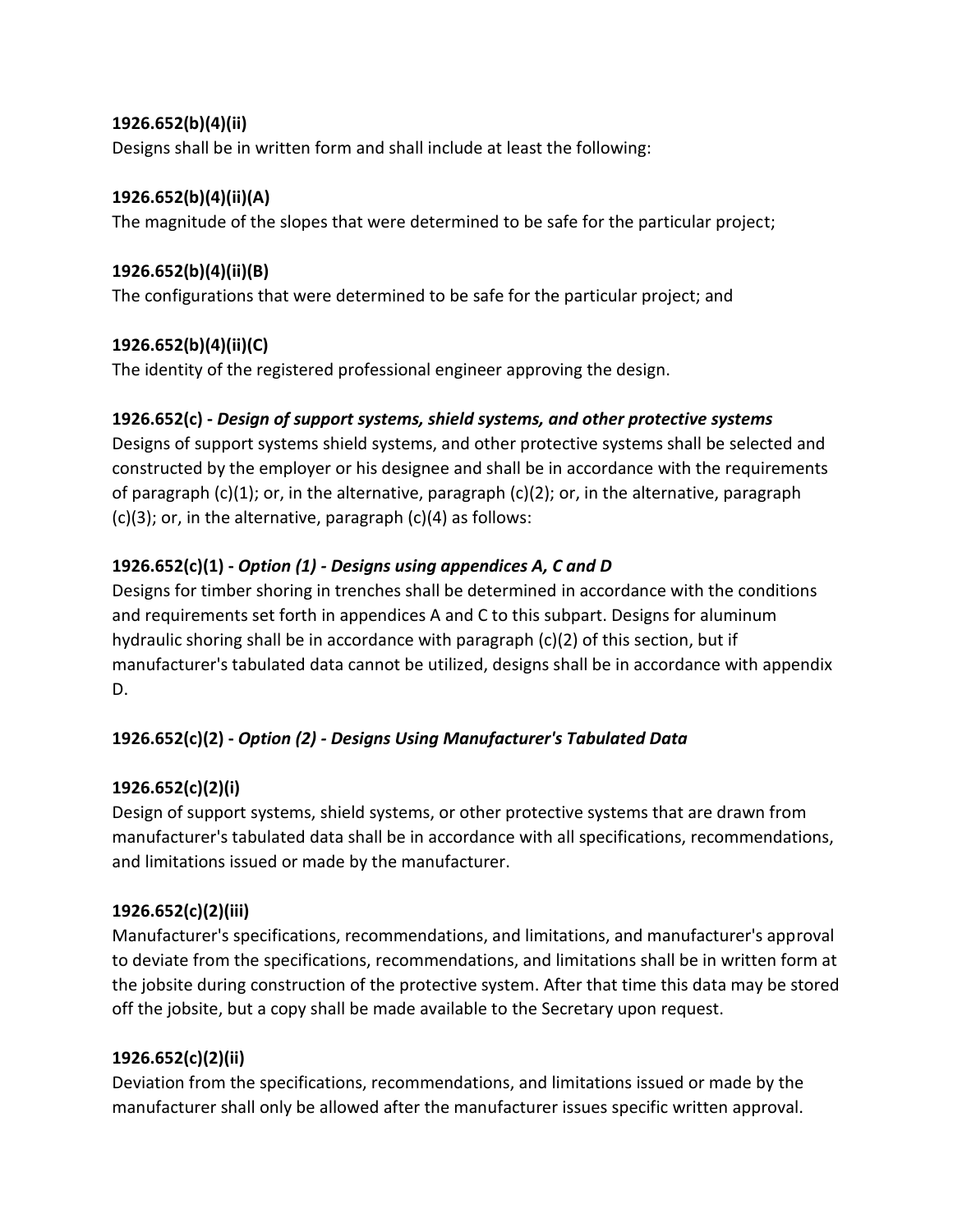# **1926.652(c)(3) -** *Option (3) - Designs using other tabulated data*

## **1926.652(c)(3)(i)**

Designs of support systems, shield systems, or other protective systems shall be selected from and be in accordance with tabulated data, such as tables and charts.

### **1926.652(c)(3)(iii)**

At least one copy of the tabulated data, which identifies the registered professional engineer who approved the data, shall be maintained at the jobsite during construction of the protective system. After that time the data may be stored off the jobsite, but a copy of the data shall be made available to the Secretary upon request.

#### **1926.652(c)(3)(ii)**

The tabulated data shall be in written form and include all of the following:

#### **1926.652(c)(3)(ii)(A)**

Identification of the parameters that affect the selection of a protective system drawn from such data;

#### **1926.652(c)(3)(ii)(B)**

Identification of the limits of use of the data;

## **1926.652(c)(3)(ii)(C)**

Explanatory information as may be necessary to aid the user in making a correct selection of a protective system from the data.

## **1926.652(c)(4) -** *Option (4) - Design by a registered professional engineer*

#### **1926.652(c)(4)(i)**

Support systems, shield systems, and other protective systems not utilizing Option 1, Option 2 or Option 3, above, shall be approved by a registered professional engineer.

#### **1926.652(c)(4)(iii)**

At least one copy of the design shall be maintained at the jobsite during construction of the protective system. After that time, the design may be stored off the jobsite, but a copy of the design shall be made available to the Secretary upon request.

#### **1926.652(c)(4)(ii)**

Designs shall be in written form and shall include the following: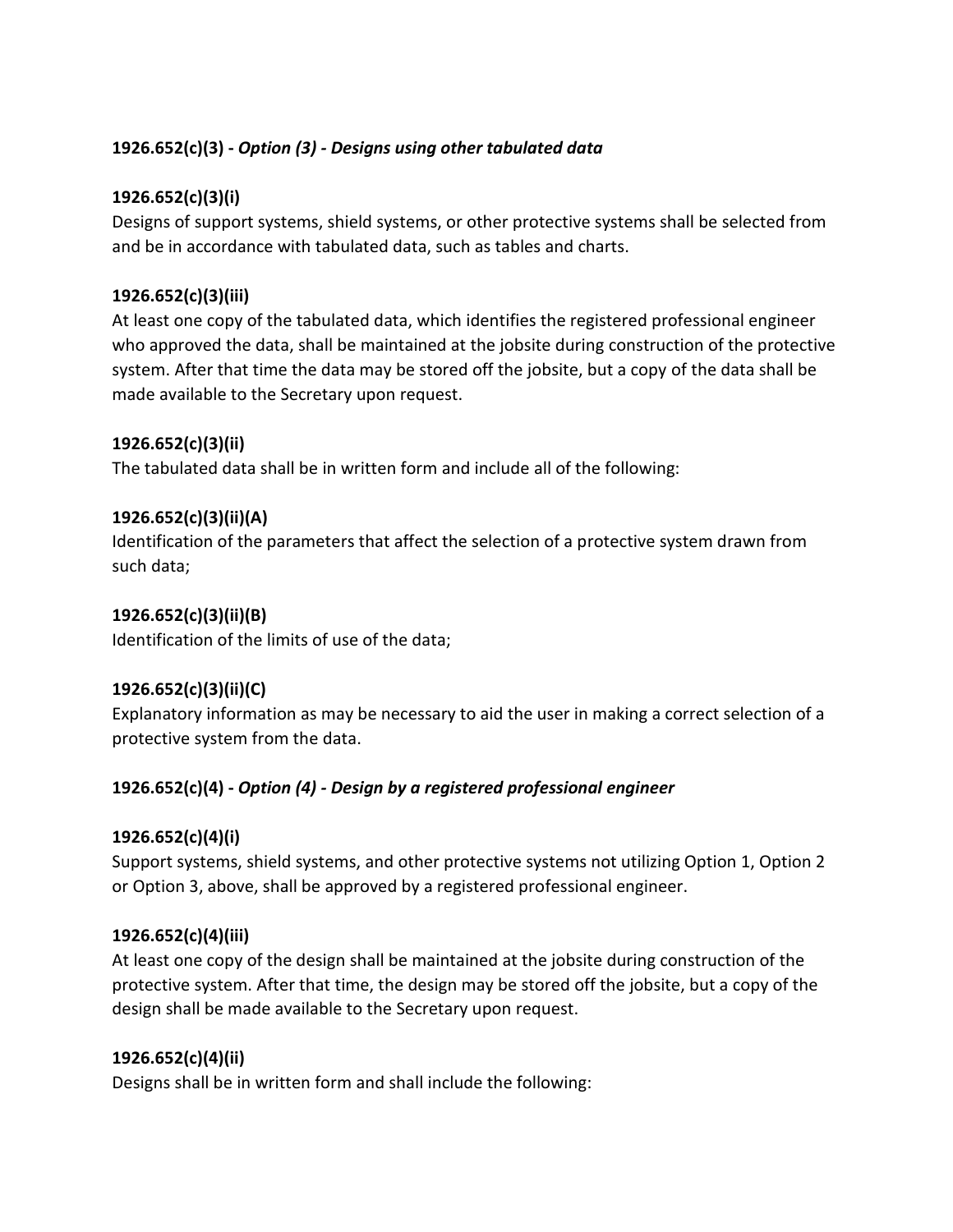## **1926.652(c)(4)(ii)(A)**

A plan indicating the sizes, types, and configurations of the materials to be used in the protective system; and

## **1926.652(c)(4)(ii)(B)**

The identity of the registered professional engineer approving the design.

## **1926.652(d) -** *Materials and equipment*

## **1926.652(d)(1)**

Materials and equipment used for protective systems shall be free from damage or defects that might impair their proper function.

## **1926.652(d)(2)**

Manufactured materials and equipment used for protective systems shall be used and maintained in a manner that is consistent with the recommendations of the manufacturer, and in a manner that will prevent employee exposure to hazards.

# **1926.652(d)(3)**

When material or equipment that is used for protective systems is damaged, a competent person shall examine the material or equipment and evaluate its suitability for continued use. If the competent person cannot assure the material or equipment is able to support the intended loads or is otherwise suitable for safe use, then such material or equipment shall be removed from service, and shall be evaluated and approved by a registered professional engineer before being returned to service.

# **1926.652(e) -** *Installation and removal of support -*

## **1926.652(e)(1) -** *General*

## **1926.652(e)(1)(i)**

Members of support systems shall be securely connected together to prevent sliding, falling, kickouts, or other predictable failure.

## **1926.652(e)(1)(iii)**

Individual members of support systems shall not be subjected to loads exceeding those which those members were designed to withstand.

## **1926.652(e)(1)(iv)**

Before temporary removal of individual members begins, additional precautions shall be taken to ensure the safety of employees, such as installing other structural members to carry the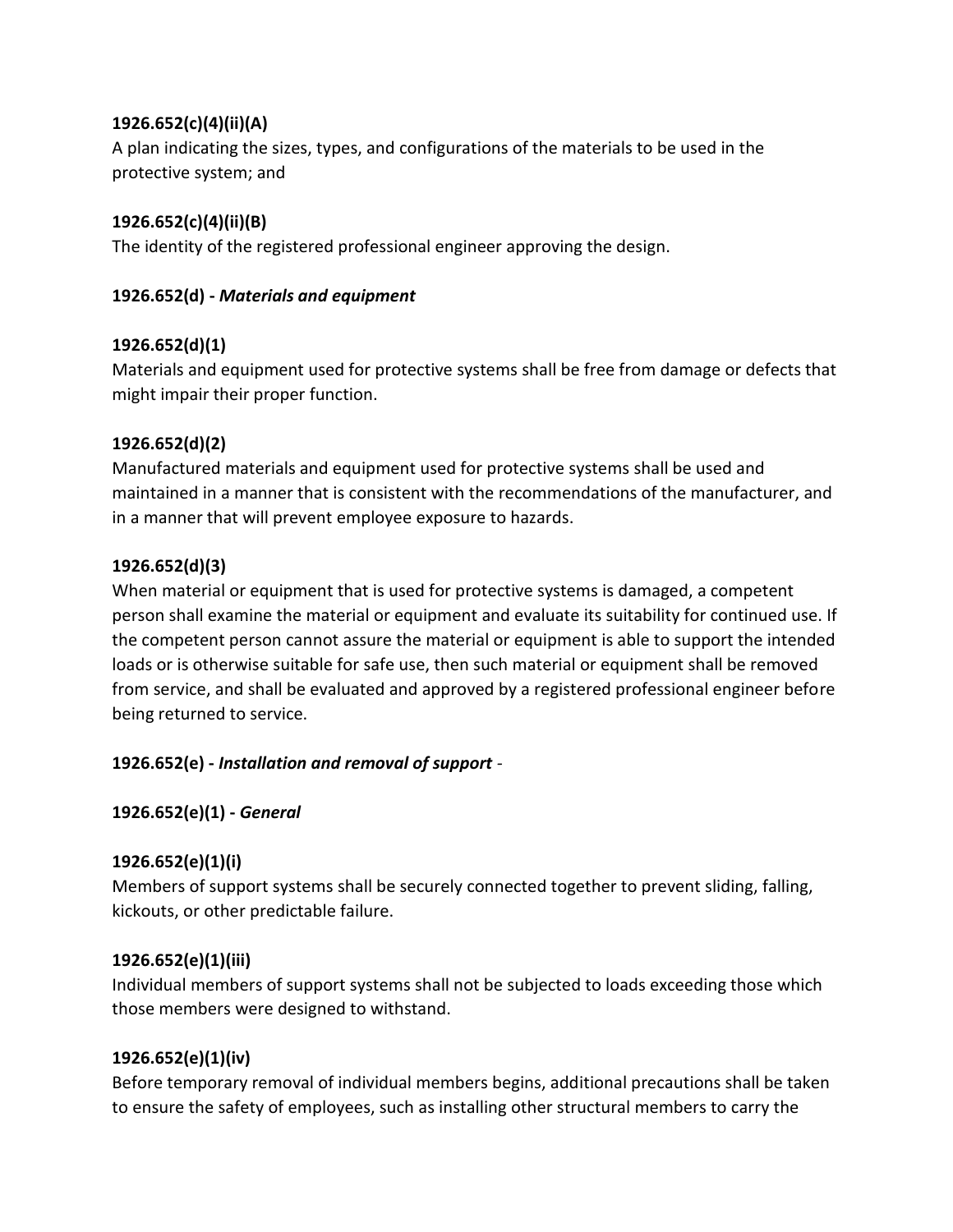loads imposed on the support system.

# **1926.652(e)(1)(v)**

Removal shall begin at, and progress from, the bottom of the excavation. Members shall be released slowly so as to note any indication of possible failure of the remaining members of the structure or possible cave-in of the sides of the excavation.

# **1926.652(e)(1)(vi)**

Backfilling shall progress together with the removal of support systems from excavations.

# **1926.652(e)(1)(ii)**

Support systems shall be installed and removed in a manner that protects employees from cave-ins, structural collapses, or from being struck by members of the support system.

# **1926.652(e)(2) -** *Additional requirements for support systems for trench excavations*

# **1926.652(e)(2)(i)**

Excavation of material to a level no greater than 2 feet (.61 m) below the bottom of the members of a support system shall be permitted, but only if the system is designed to resist the forces calculated for the full depth of the trench, and there are no indications while the trench is open of a possible loss of soil from behind or below the bottom of the support system.

# **1926.652(e)(2)(ii)**

Installation of a support system shall be closely coordinated with the excavation of trenches.

# **1926.652(f) -** *Sloping and benching systems*

Employees shall not be permitted to work on the faces of sloped or benched excavations at levels above other employees except when employees at the lower levels are adequately protected from the hazard of falling, rolling, or sliding material or equipment.

# **1926.652(g) -** *Shield systems*

**1926.652(g)(1) -** *General*

# **1926.652(g)(1)(i)**

Shield systems shall not be subjected to loads exceeding those which the system was designed to withstand.

# **1926.652(g)(1)(iii)**

Employees shall be protected from the hazard of cave-ins when entering or exiting the areas protected by shields.